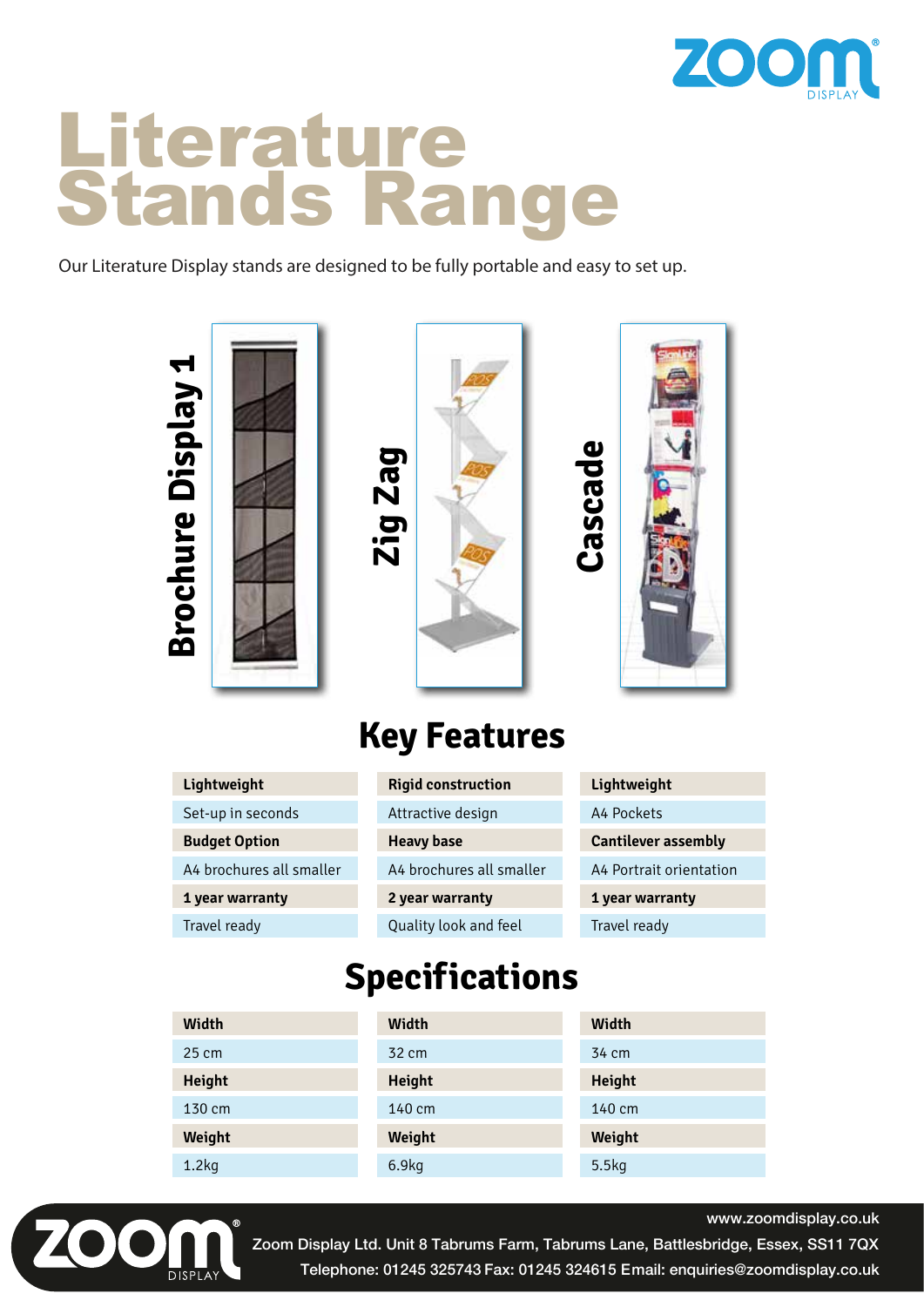

# Literature Stands Range

Our Literature Display stands are designed to be fully portable and easy to set up.









### **Key Features**

| <b>Silver A4 shelves</b> |  |
|--------------------------|--|
| Silver or black column   |  |
| <b>East to assemble</b>  |  |
| Up-to 8 shelf option     |  |
| 2 year warranty          |  |
| Superior quality         |  |

| <b>Heavy duty MDF base</b> |
|----------------------------|
| Ten A4 pockets             |
| Single/double sided use    |
| Pre-assembled              |
| 2 year warranty            |
| Superior quality           |

| <b>Banner/brochure holder</b> |
|-------------------------------|
| Sturdy base                   |
| <b>Double sided graphics</b>  |
| Three A4 shelves              |
| 1 year warranty               |
| Superior quality              |

| <b>Supports AV screen</b> |  |
|---------------------------|--|
| Robust design             |  |
| <b>Heavy base</b>         |  |
| A4 brochures all smaller  |  |
| 1 year warranty           |  |
| Superior quality          |  |

### **Specifications**

| Width         | Width         | Width         | Width         |
|---------------|---------------|---------------|---------------|
| 37 cm         | 36 cm         | 52 cm         | 59.5 cm       |
| <b>Height</b> | <b>Height</b> | <b>Height</b> | <b>Height</b> |
| 167cm         | 184 cm        | 206 cm        | 186 cm        |
| Weight        | Weight        | Weight        | Weight        |
| 9.9kg         | 12.7kg        | 20kg          | 45kg          |



www.zoomdisplay.co.uk

Zoom Display Ltd. Unit 8 Tabrums Farm, Tabrums Lane, Battlesbridge, Essex, SS11 7QX Telephone: 01245 325743 Fax: 01245 324615 Email: enquiries@zoomdisplay.co.uk